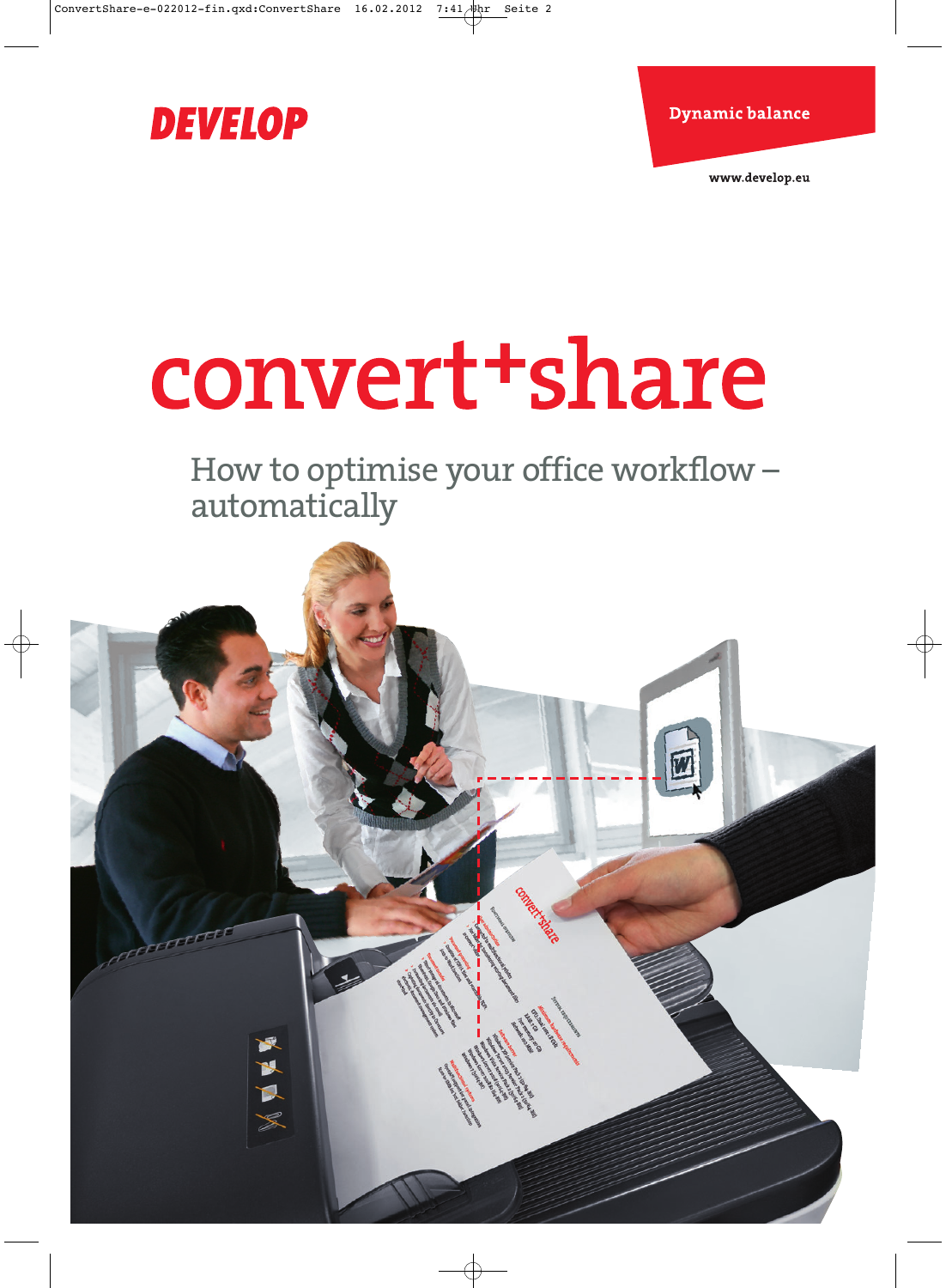## Workflow optimisation was never easier

**Automated production processes are standard practice in industry. Just think of how cars are made. But in many offices automation is unheard of. Each step in the document workflow is undertaken by hand and in many cases duplication cannot be avoided. Such inefficiency costs time and money, which small to mid-sized businesses cannot afford. This is where Develop's convert+share tool can make a big difference – with only minimal effort.**

**convert+share offers functions that are as effective as they are easy to use. They do away with manual work processes and sustainably optimise your document workflow, e.g. by scanning documents as .docx files and sending them straight from a multifunctional printer to Windows files, email addresses, Google Docs or a Microsoft SharePoint. That saves you time and effort – and allows you to concentrate on more important things.**

#### **Document processing made simple**

You know how frustrating it is to receive a printed document or non-searchable, non-editable PDF when you need to edit the text. Up to now, you usually had to type the text into a word-processing document, which was a time-consuming and potentially errorstrewn job. Here, convert+share is the ideal solution. You simply scan the document on a multifunctional printer and receive a searchable PDF that allows you to copy the relevant sections of the text into any other document. If you need to edit the text, just use the tool's Scan-to-Word function to create a .docx file you can open and edit with Microsoft Word. All this saves a great deal of time.

#### **Automated scanning – for your convenience**

In most offices invoices and orders still arrive by post. But before they can be digitally archived, they have to be scanned – in most cases, one after the other by hand. convert+share speeds up this process through a barcode separation function. Instead of scanning each document individually, you just place a sheet of paper with a pre-printed barcode on top of every document. The whole pile of documents will then be scanned in one go and the scans automatically separated and sent to the relevant file – easy to find, correctly stored, and much faster than manual scanning.

#### **Automatic archiving – wherever you want**

How do you store documents in Google Docs or Microsoft SharePoint libraries? Up to now, you've probably emailed them to your address, opened the respective database and stored the document there. Now you can avoid such detours because convert<sup>+</sup>share allows you to scan documents straight into Google Docs, Microsoft SharePoint or Windows databases. It is particularly convenient that documents can also be captured direct by Develops document management system store<sup>+</sup>find. This way process automation and document management are sensibly integrated.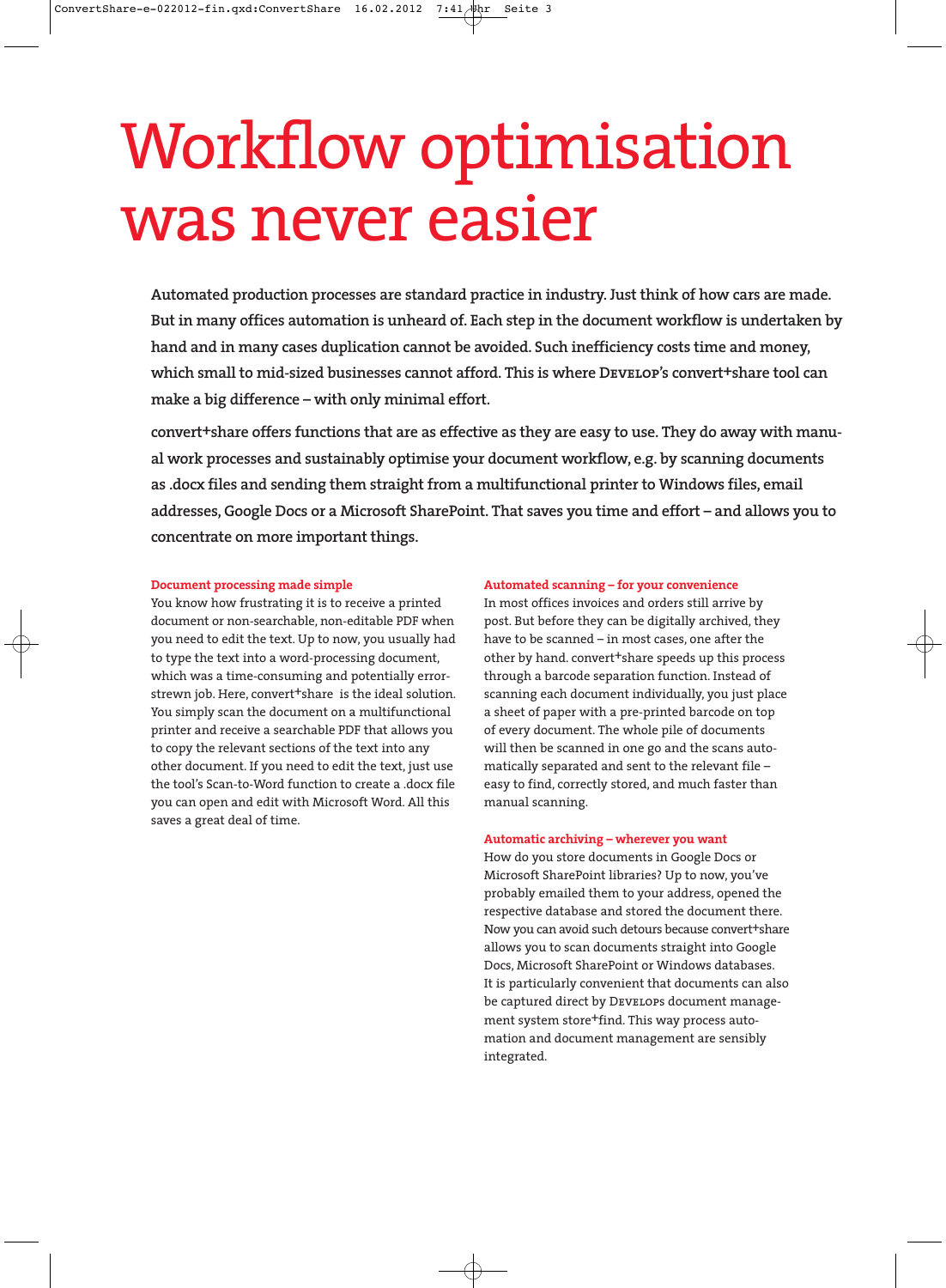

In addition to that you can scan as PDF/A files. Most electronic archiving systems require documents to be formatted as PDF/A files, but unfortunately many multifunctional printers do not support this format. Again, this is no problem with convert<sup>+</sup>share, which scans documents as PDF/A files so that you are able to easily store them in your archiving system.

#### **Hard to operate? No way.**

If you expect a software tool with so many smart functions to be hard to install, administer or operate, think again! convert+share is simplicity itself. It is easy to configure, even for non-IT specialists, and could not be simpler to operate. Why not see for yourself!